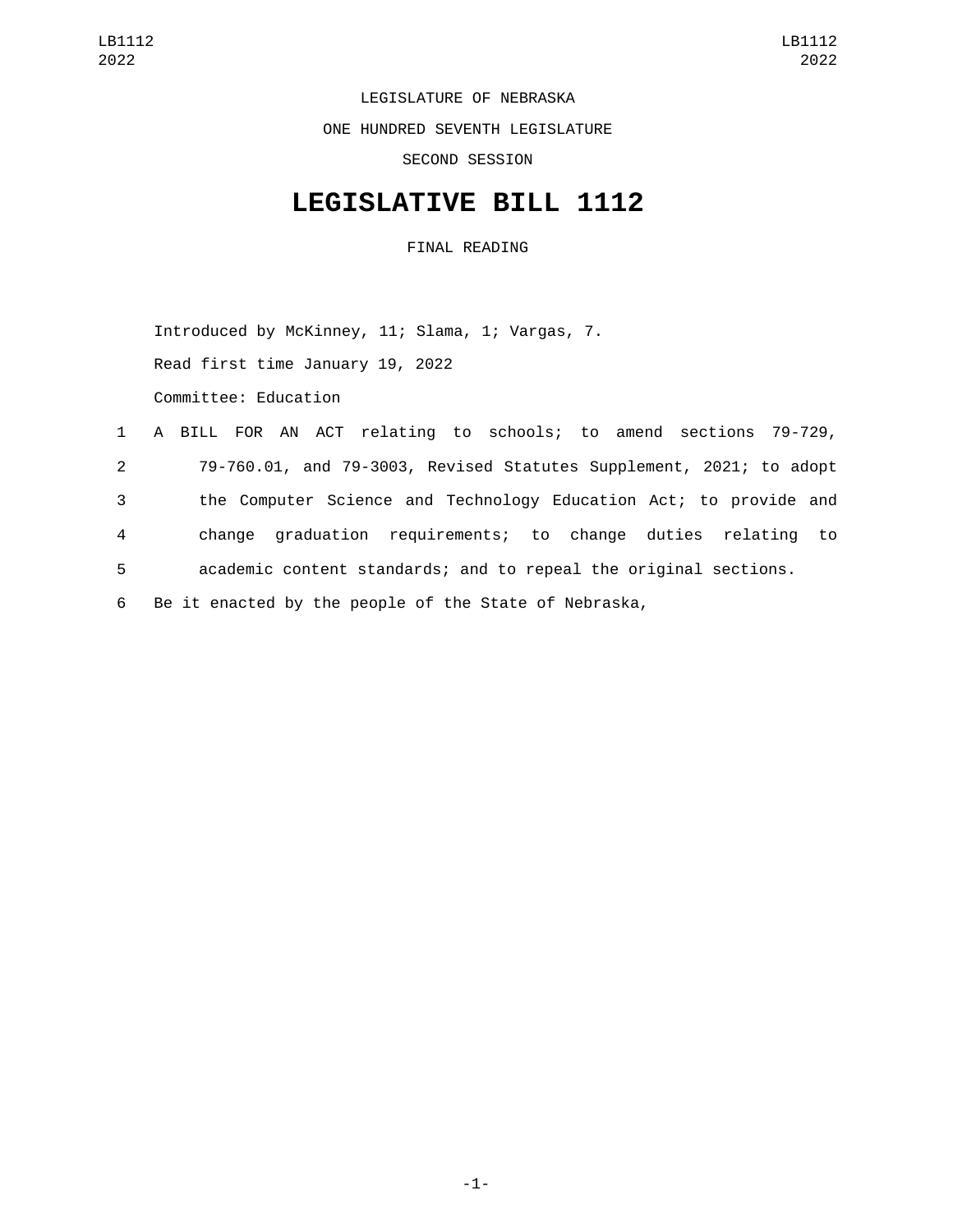| 1  | <u>Sections 1 to 5 of this act shall be known and may be</u><br>Section 1. |
|----|----------------------------------------------------------------------------|
| 2  | cited as the Computer Science and Technology Education Act.                |
| 3  | Sec. 2. The Legislature finds and declares that it is the policy of        |
| 4  | this state to promote computer science and technology education in each    |
| 5  | school district in order to (1) provide students the skills and            |
| 6  | competencies to compete in a twenty-first-century workforce, (2) develop   |
| 7  | skills that translate to high-skill, high-wage jobs, and (3) encourage     |
| 8  | the creation and retention of new, high-paying jobs in Nebraska.           |
| 9  | For purposes of the Computer Science and Technology<br>Sec. 3.             |
| 10 | Education Act, computer science and technology education includes, but is  |
| 11 | not limited to, knowledge and skills regarding computer literacy,          |
| 12 | educational technology, digital citizenship, information technology, and   |
| 13 | computer science.                                                          |
| 14 | Beginning with school year 2024-25, each school district,<br>Sec. 4.       |
| 15 | in consultation with the State Department of Education, shall include      |
| 16 | computer science and technology education in the instructional program of  |
| 17 | its elementary and middle schools, as appropriate, and beginning in        |
| 18 | school year 2026-27, require each student attending a public school to     |
| 19 | complete at least one five-credit high school course or the equivalent of  |
| 20 | a one-semester high school course in computer science and technology       |
| 21 | prior to graduation. Such computer science and technology education        |
| 22 | course offered by a school district may be made available in a             |
| 23 | traditional classroom setting, a blended-learning environment, or an       |
| 24 | online-based or other technology-based format that is tailored to meet     |
| 25 | the need of each participating student.                                    |
| 26 | Sec. 5. On or before December 1, 2025, and on or before December 1         |

27 of each year thereafter, in order to promote and support computer science and technology education, each school district shall provide an annual computer science and technology education status report to its school board and the State Department of Education, including, but not limited to, student progress in computer science and technology courses and other

-2-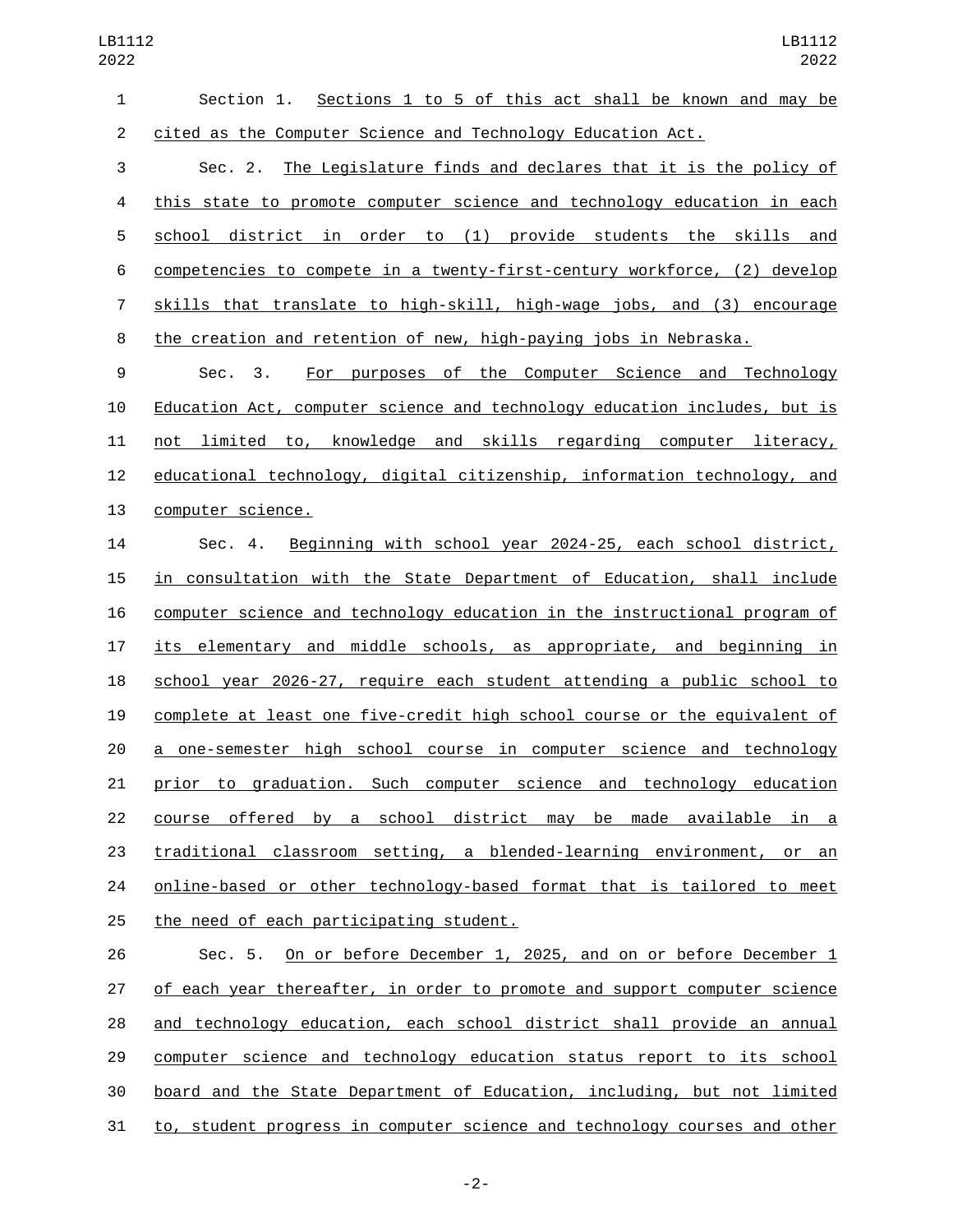district-determined measures of computer science and technology education progress from the previous school year.2

 Sec. 6. Section 79-729, Revised Statutes Supplement, 2021, is 4 amended to read:

 79-729 The Legislature recognizes the importance of assuring that all persons who graduate from Nebraska high schools possess certain minimum levels of knowledge, skills, and understanding. Each high school student shall complete a minimum of two hundred high school credit hours prior to graduation. At least eighty percent of the minimum credit hours shall be core curriculum courses prescribed by the State Board of 11 Education. For students attending a public school, beginning Beginning in school year 2023-24, at least five of the minimum credit hours shall be a high school course in personal finance or financial literacy, and beginning in school year 2026-27, at least five of the minimum credit hours shall be a high school course or the equivalent of a one-semester high school course in computer science and technology. The State Board of Education may establish recommended statewide graduation guidelines. This section does not apply to high school students whose individualized education programs prescribe a different course of instruction. This section does not prohibit the governing board of any high school from prescribing specific graduation guidelines as long as such guidelines do not conflict with this section. For purposes of this section, high school means grades nine through twelve and credit hour shall be defined by appropriate rules and regulations of the State Board of Education but shall not be less than the amount of credit given for successful completion of a course which meets at least one period per week for at 27 least one semester.

 Sec. 7. Section 79-760.01, Revised Statutes Supplement, 2021, is 29 amended to read:

 79-760.01 (1) The State Board of Education shall adopt measurable academic content standards for at least the grade levels required for

-3-